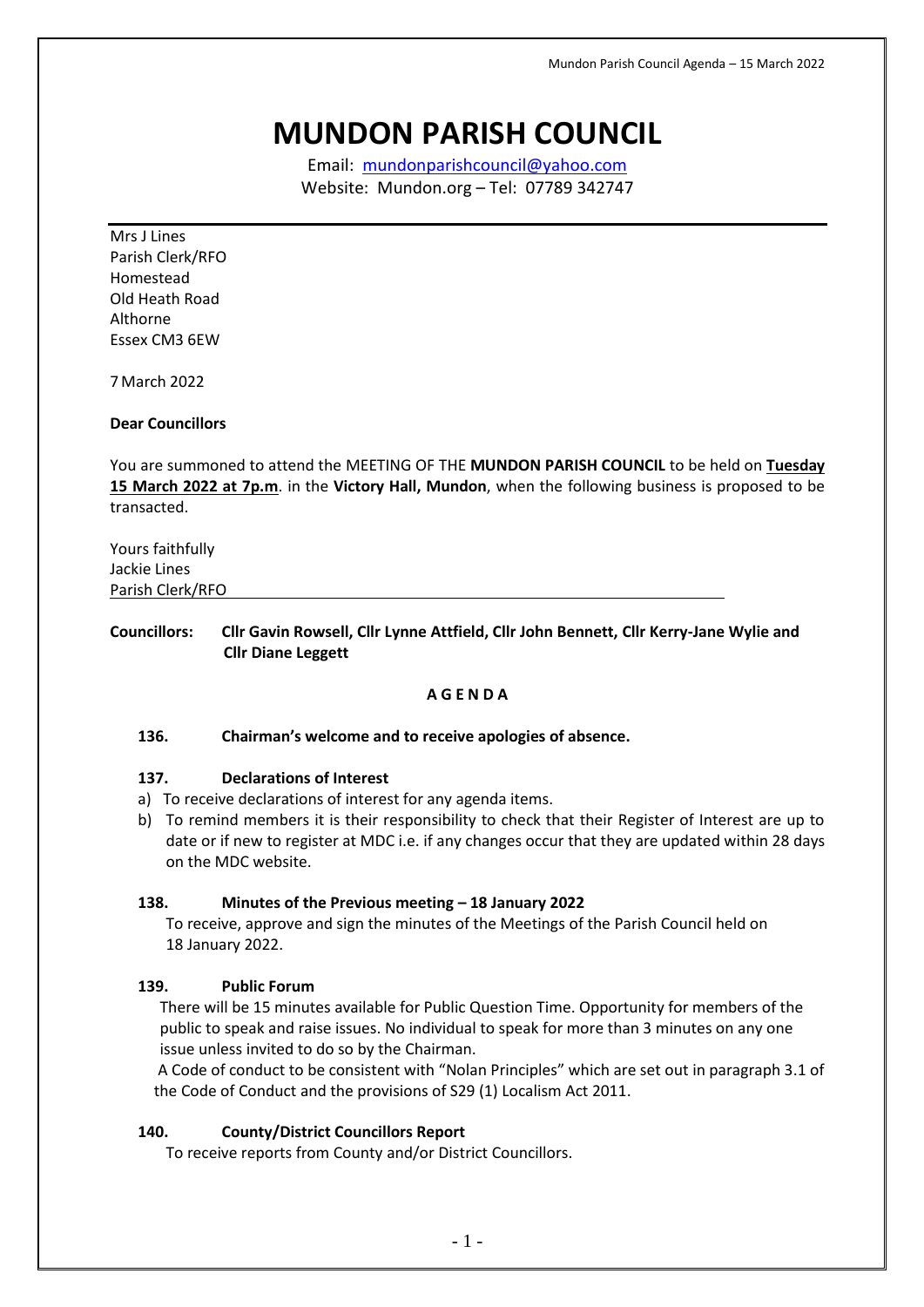# **141. Policies, Procedures and Risk Assessments**

To consider and resolve any annual or new drafts –

- a) Standing Orders
- b) Financial Regulations
- c) Councillor Code of Conduct

# **142. Transport**

- a) To receive an update and an opportunity for members to raise any new issues, make decisions accordingly.
- b) Bus Back Better Strategy update from virtual meeting 18 Nov 2021.

# **143. The Furze**

To receive an update on The Furze, new boundary fencing, and consider any new items.

# **144. Grass Cutting/Verges**

To receive an update and consider any new matters arising.

# **145. Neighbourhood Watch**

To receive an update, review, discuss and make any necessary decisions.

# **146. Woodside**

To receive an update regarding correspondence with Moat Housing in relation to contribution to the repair/replacement of the fence and in regard to Moat Housings historic offer to gift the grass area in front of Woodside to the Parish Council.

# **147. Website and Social Media**

To receive an update, review and consider any new items.

# **148. Planning**

a) **Planning Applications: To review -**

#### **22/00103/FUL PP-10582583**

Removal of palisade fencing and storage container and erection of single storey E(g)(iii) (light industrial) and B8 (storage) industrial building Suffolk Life Annuities, Unit 3 Mapledean Works, Maldon Road

# b) **Planning Decisions (and awaiting Decisions):**

# **21/01230/OUT PP-10402912 - Orchards, New Hall Lane**

Proposed 1 and a half storey chalet styled bungalow

# c) **Planning Correspondence:**

Members to note receipt via email of the following: List of planning applications weeks 2 to 10 List of planning decisions and appeals weeks 2 to 10

United Dengie Councils – updates regarding the proposed planning application and infrastructure for South Woodham Ferrers.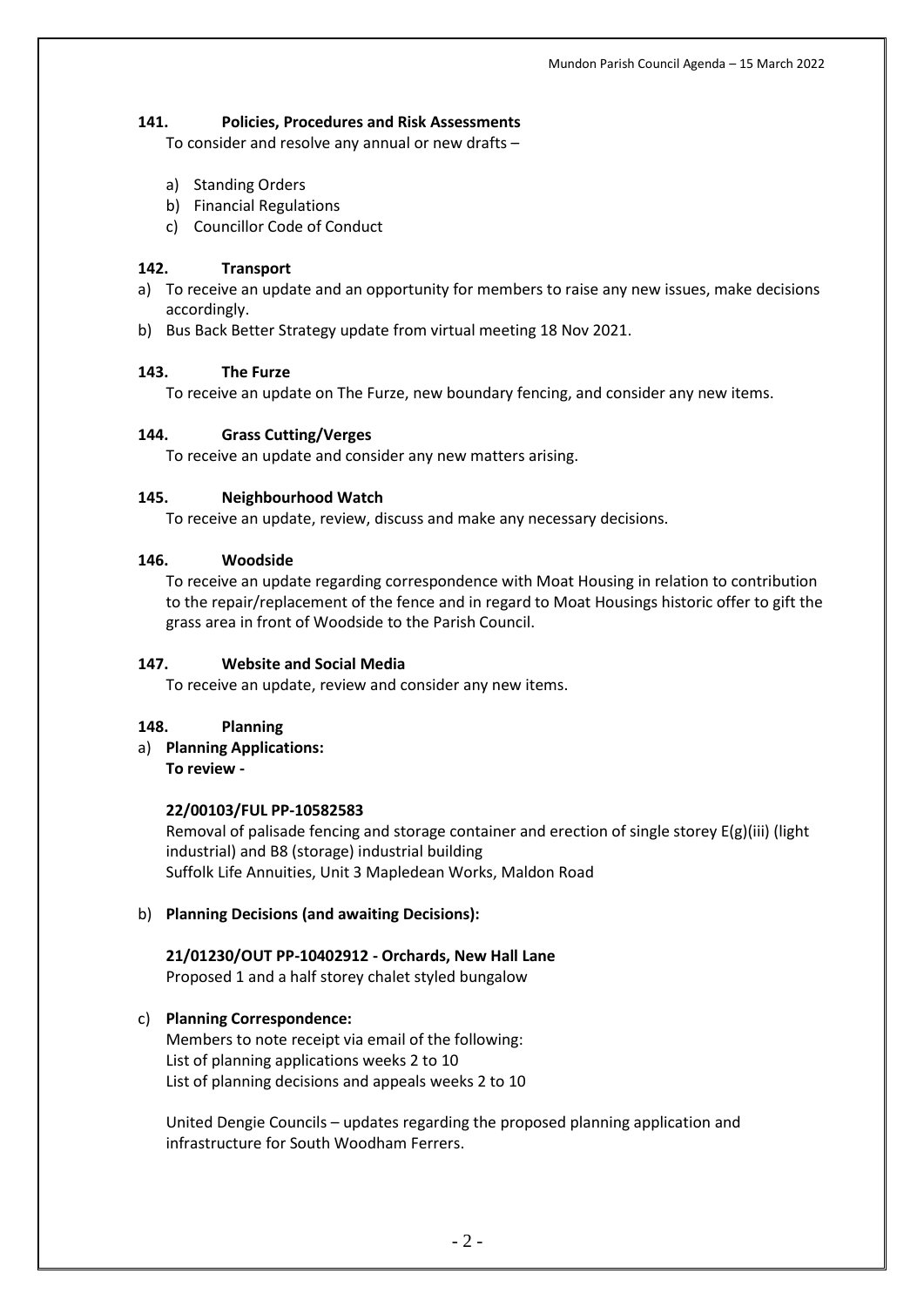# **149. Parish Council Land – Ownership and Boundaries**

To receive an update, consider and make any necessary decisions.

#### **150. Highways**

- a) To receive updates on outstanding matters and an opportunity for members to raise any new highways issues.
- b) To review information received from the Community Protection Team after carrying out random speed checks.

#### **151. Community**

- a) Communication to new and existing residents Mundon Information Booklet, to receive an update.
- b) Lighting of beacons in June 2022 to mark the Queen's Jubilee and to receive an update from the Queen's Jubilee committee.

#### **152. Plume Educational Trust**

To receive an update from a Trustee.

#### **153. Correspondence**

A list will be provided on the evening of the meeting if any correspondence is received in addition to what has previously been circulated via email and is not an agenda item. No decisions can be made under this heading it is for information only.

#### **154. Finance**

a) To resolve to approve, receipts, payments and bank reconciliations for January and February 2022 - List of payments circulated to members at the end of each month prior to the meeting.

| <b>Jan-22</b> |             |              |                                      |                |            |              |
|---------------|-------------|--------------|--------------------------------------|----------------|------------|--------------|
| <b>FOLIO</b>  | <b>DATE</b> | <b>PAYEE</b> | <b>DESCRIPTON</b>                    | <b>NET AMT</b> | <b>VAT</b> | <b>GROSS</b> |
|               |             | MDC inv      | Tru Cam attendance x1 hr November    |                |            |              |
| 38/21-22      | 23/12/2021  | MUN20184238  | 2021                                 | 35.06          | 7.01       | 42.07        |
|               |             |              | Salary and expenses - Month 10 - Jan |                |            |              |
| 39/21-22      | 31/01/2022  | $C$ lerk     | 2022                                 | 366.69         |            | 366.69       |

| Feb-22       |             |                        |                                              |                |            |              |
|--------------|-------------|------------------------|----------------------------------------------|----------------|------------|--------------|
| <b>FOLIO</b> | <b>DATE</b> | <b>PAYEE</b>           | <b>DESCRIPTON</b>                            | <b>NET AMT</b> | <b>VAT</b> | <b>GROSS</b> |
| 40/21-22     | 27/01/2022  | Victory Hall           | Booking form for x2 hours 15 Mar 22 Mtg      | 16.00          |            | 16.00        |
| 41/21-22     | 05/02/2022  | Glebe Farm Hedging     | x500 hedges, cane supports and guards        | 660.79         | 132.16     | 792.95       |
| 42/21-22     | 14/01/2022  | MDC inv<br>MUN20184324 | Tru Cam attendance x1 hr December<br>2021    | 35.06          | 7.01       | 42.07        |
| 43/21-22     | 10/02/2022  | MDC inv<br>MUN20184485 | Tru Cam attendance 30 mins January<br>2022   | 17.53          | 3.51       | 21.04        |
| 44/21-22     | 16/02/2022  | <b>EALC inv 15129</b>  | Cllr Training - Day 1 on 22 Feb 22           | 90.00          | 18.00      | 108.00       |
| 45/21-22     | 16/02/2022  | <b>EALC</b> inv 15142  | Cllr Training - Day 2 on 8 Mar 22            | 90.00          | 18.00      | 108.00       |
| 46/21-22     | 28/02/2022  | Clerk                  | Salary and expenses - Month 11 - Feb<br>2022 | 262.29         |            | 262.29       |

b) National Salary Award and pay scales 2021/22– update.

c) Budget 2021/22 reflection.

#### **155. Training**

Updates and review of future needs for members and Clerk.